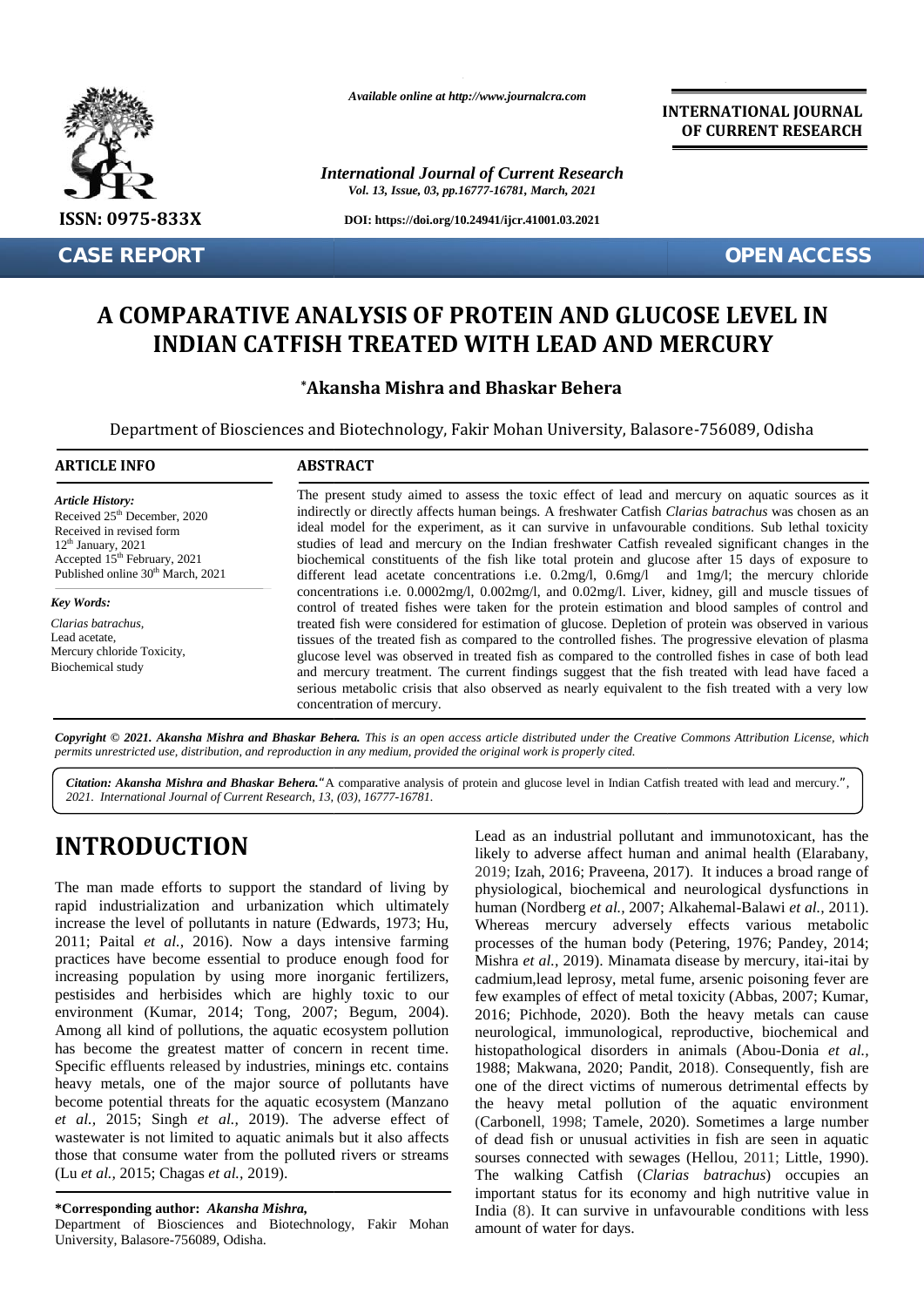Thus, *Clarias batrachus* can be considered a good model to study the effects of lead and Mercury in an aquatic ecosystem.

## **METHODS**

The healthy and active specimen of fish having average body length 9.5±0.5cm and average body weight (12±0.5g) procured from a commercial hatchery, Balaramgadi, Balasore. Selected specimen were treated with  $0.05\%$  KMnO<sub>4</sub> solution for 2 min exposure to avoid any dermal infection and acclimatized to the laboratory conditions for 30 days. Further they were placed in large plastic tubs of 25 litres capacity with running tap water and fed with commercial fish food once in daily. During study 12hr light and 12hr dark photoperiod was maintained for acclimatization and exposed to test chemicals. The healthy acclimated fish having equal sized were chosen and sorted into 4 groups for every test compound contains 15 fishes each and exposed to different sub lethal concentration of lead (0.2mg/l, 0.6mg/l, 1.0mg/l along with a control group), acetate and mercury chloride (0.0002mg/l,0.002mg/l,0.02mg/l along with a control group) for 14 days. The water of each experimental tub was changed at regular interval and aerated with mechanical air pump. The behaviour and condition of the studied fish were noted everyday during the exposure period. Before these the  $LC_{50}$  value for lead (1.25 mg/l) and mercury (0.04mg/l) exposed fish were carefully calculated.

**Table 1. Physio-chemical parameters of water during the experiential period**

| Water quality parameters            | Calculated value      |
|-------------------------------------|-----------------------|
| Temperature                         | $29+2$ °C             |
| pH value                            | $7.0 \pm 0.2$         |
| Dissolved oxygen                    | $6.4 \pm 0.5$ (mg /L) |
| Total hardness as CaCo <sub>3</sub> | $41\pm8(mg/L)$        |
| Total suspended solid               | $43\pm6$ (mg/L)       |

### **SAMPLING**

Healthy fingerlings from both the treatment and control groups were sacrificed for different biochemical assays. Collection of blood sample was done according to the method of Kumari et. al (2010). Blood also collected from the heart then transferred to clean dry centrifuge tubes afterwards left for 2 hr for clotting and centrifuged at 3000 rpm for 15 min, followed by serum separation and storage in deep freeze $(-20^{\circ}c)$  till biochemical analysis. Subsequently tissues were quickly removed in the following order: gills, liver, kidney and muscle cleaned from any extraneous materials and immediately perused with saline water. The tissues were homogenized in phosphate buffer solution (0.1 M, pH 7.4) and centrifuged at 1500 rpm for 20 min. The supernatant was stored in deep freeze until the biochemical analysis carried out.

**BIOCHEMICAL ASSAY:** Quantitative estimation of total protein from sample was done by the method of Lowry et al; BIOCHEMICAL ASSAY: Quantitative estimation of total<br>protein from sample was done by the method of Lowry et al;<br>(1951) using Bovine Serum Albumin (BSA) as a standard<br>solution. Further blood glucose was estimated by followin solution. Further blood glucose was estimated by following Folin and Wu (1919) method.

**Protein content:** For plotting the standard curve, a set of standard solution was run from 0.1 to 1.0 concentration in ml. The standard solutions were taken in a series of sterilized test tubes. The volume in each test tube was made up to 1 ml with added distilled water. Subsequently, 5 ml of Lowery reagent was added, mixed and then allowed to stand for 10 min at room temperature. Again 0.5 ml of Folin-ciocalteau phenol reagent was added to each tube and shaken well to mix properly. Consequently the developed blue colour was read at 660 nm wavelength after 20 min against a reagent blank in the UV/VIS spectrophotometer (Model: Systonic 117). The standard graph was drawn by plotting the concentration of standard solution on the Y-axis and the optical density on the X -axis.

For the quantitative estimation of protein, the studied tissue is homogenized with 0.1 ml Tris-HCL buffer solution and centrifuged at 10,000 rpm for 10 min. Further 0.1 ml of the serum was taken and made up to a final volume of 1 ml by adding double distilled water. The amount of protein present in 0.1 ml of the sample was calculated by referring to the standard curve obtained.

**Glucose content:** The blood sample was collected from the heart of the experimental animal after deproteinisation process. Three Folin Wu tubes were marked as A, B and C for analysis, standard and blank correspondingly. Moreover 2 ml of protein free filtrate was taken in tube A, 2 ml of standard glucose solution in tube B and 2 ml double distilled water in tube C. In each test tube (A,B,C) 2 ml of alkaline copper reagent was added. The content of each tube was mixed well by tapping gently between palms. The tubes were kept in boiling water bath for 8 min. After water bath the tubes were removed and immediately cooled under running tap water for 1 min. Phosphomolybdic acid (2ml) was added without delay to each sample loaded tube. The contents were tapped between palms until the effervescence stopped. The tubes were heated in water bath for 1 min to stabilized the colour. It was cooled and made up to the mark with water. The contents were mixed well by inverting the tubes. The optical density was read at 680 nm wavelength.

## **RESULTS**

Total protein content (mg/ml) in the control fish group and exposed group containing different sub-lethal concentration of lead acetate and mercury chloride were estimated. Protein content in the liver, kidney, gill and muscle of the control and the lead treated fish samples are shown in Table 2. Protein content (mg/ml) in the muscle, kidney, liver, and gill of the control and mercury treated fish are shown in Table 3. Plasma glucose level (mg/l) in normal and lead treated fish are shown in Table-4 Plasma glucose level (mg/dl) in normal and mercury treated fish are shown in Table-5.



**Figure 1. Shows depletion of protein in selected organs of lead treated fish**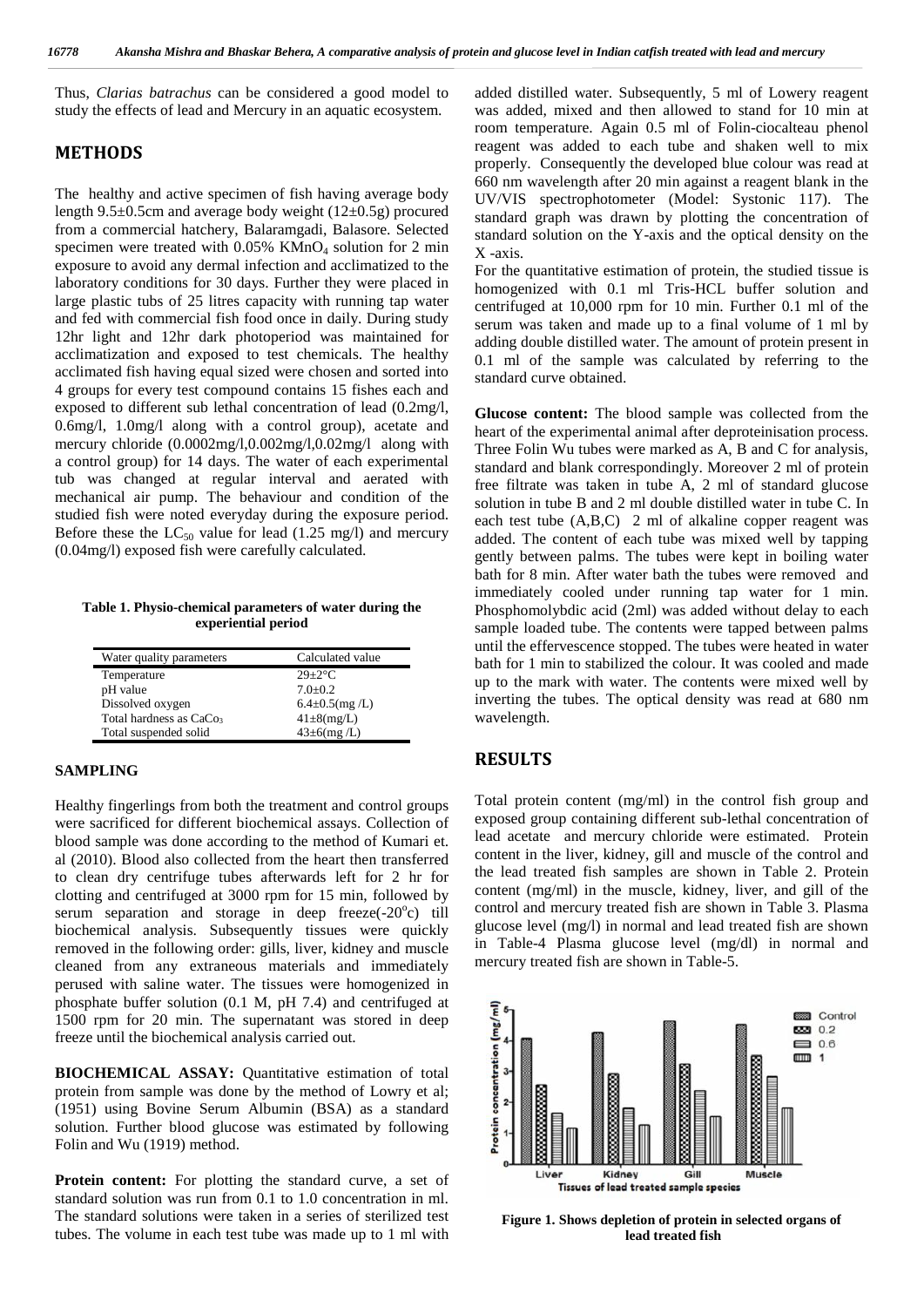#### **Table 2.**

|                |                            | Protein concentration (mg/ml)   |                            |                             |
|----------------|----------------------------|---------------------------------|----------------------------|-----------------------------|
| <b>Tissues</b> | Concentration of Lead      | of<br>Concentration             | Concentration of Lead      | Concentration<br>Lead<br>0t |
|                | acetate $0.0 \text{ mg}/1$ | Lead acetate $0.2 \text{ mg}/1$ | acetate $0.6 \text{ mg}/l$ | acetate $1.0 \text{ mg/l}$  |
|                |                            |                                 |                            |                             |
|                | Control set                | Treatment set                   |                            |                             |
| Liver          | 4.065                      | 2.58                            | 1.645                      | 1.18                        |
| Muscle         | 4.25                       | 2.95                            | 1.835                      | 1.275                       |
| Kidney         | 4.625                      | 3.23                            | 2.39                       | 1.555                       |
| Gill           | 4.53                       | 3.51                            | 2.855                      | 1.835                       |

| <b>Tissues</b> |                                                   | Protein concentration (mg/ml)                         |                                               |                                              |
|----------------|---------------------------------------------------|-------------------------------------------------------|-----------------------------------------------|----------------------------------------------|
|                | of<br>Concentration<br>mercury $0.0 \text{ mg}/1$ | Concentration of<br>mercury<br>chloride $0.0002$ mg/l | of<br>Concentration<br>mercury chloride 0.002 | of<br>Concentration<br>mercury chloride 0.02 |
|                |                                                   |                                                       | mg/l                                          | mg/1                                         |
|                | control set                                       | <b>Treatment</b> set                                  |                                               |                                              |
| Liver          | 4.81                                              | 3.23                                                  | 1.925                                         | 0.81                                         |
| Muscle         | 4.065                                             | 2.855                                                 | 1.555                                         | 1.09                                         |
| Kidney         | 3.975                                             | 1.925                                                 | 1.74                                          | 1.37                                         |
| Gill           | 3.975                                             | 3.23                                                  | 2.3                                           | 0.81                                         |



#### **Figure 2. Shows depletion of protein in selected organs of mercury treated fish**

**Table 4.**

| Fish                      |         | Concentration of lead acetate (mg/l) |       |      |
|---------------------------|---------|--------------------------------------|-------|------|
|                           | Control | <b>Treatment</b> set                 |       |      |
|                           |         | 02                                   | 0.6   |      |
| Plasma glucose<br>(mg/dl) | 21.96   | 21.73                                | 34.63 | 48.5 |



**Figure 3. Shows elevation of plasma glucose in lead treated fish**

## **DISCUSSION**

Fishes are the excellent models for monitoring environmental contamination in aquatic ecosystem (Choudhury, 2018).

**Table 5.**

|                   | Concentration of Mercury chloride (mg/l) |               |       |       |
|-------------------|------------------------------------------|---------------|-------|-------|
| Fish              | Control                                  | Treatment set |       |       |
|                   |                                          |               | 0.6   |       |
| Plasma<br>glucose | 20.33                                    | 21.36         | 38.41 | 45.12 |
| mg/dl             |                                          |               |       |       |



#### **Figure 3. Shows elevation of plasma glucose in mercury treated fish**

Exposure to different concentrations of lead and mercury produced severe biochemical abnormalities in fish body that were ultimately reflect through lowering in fish growth and their activeness. It also associated with biochemical changes in Catfish indicating altered metabolism. In the present study fish were exposed to sublethal concentrations of both lead i.e 0.2, 0.6 and 1.0 mg/l and mercury i.e 0.0002,0.002 and 0.02 mg/l. A single fish death was not observed throughout the entire experimental period. Gradually lowering of protein level observed in each collected tissue sample (liver, kidney, gill and muscle) of both lead and mercury treated fish group. The reduction of total protein might be attributed to the destruction or necrosis of cells and consequent to impairment in protein synthetic machinery (Mehra, 1980). Current study indicate that the highest decrease of protein is occurred in liver tissue as compared to other tissues in both lead and mercury treated fish groups.

## **Table 3.**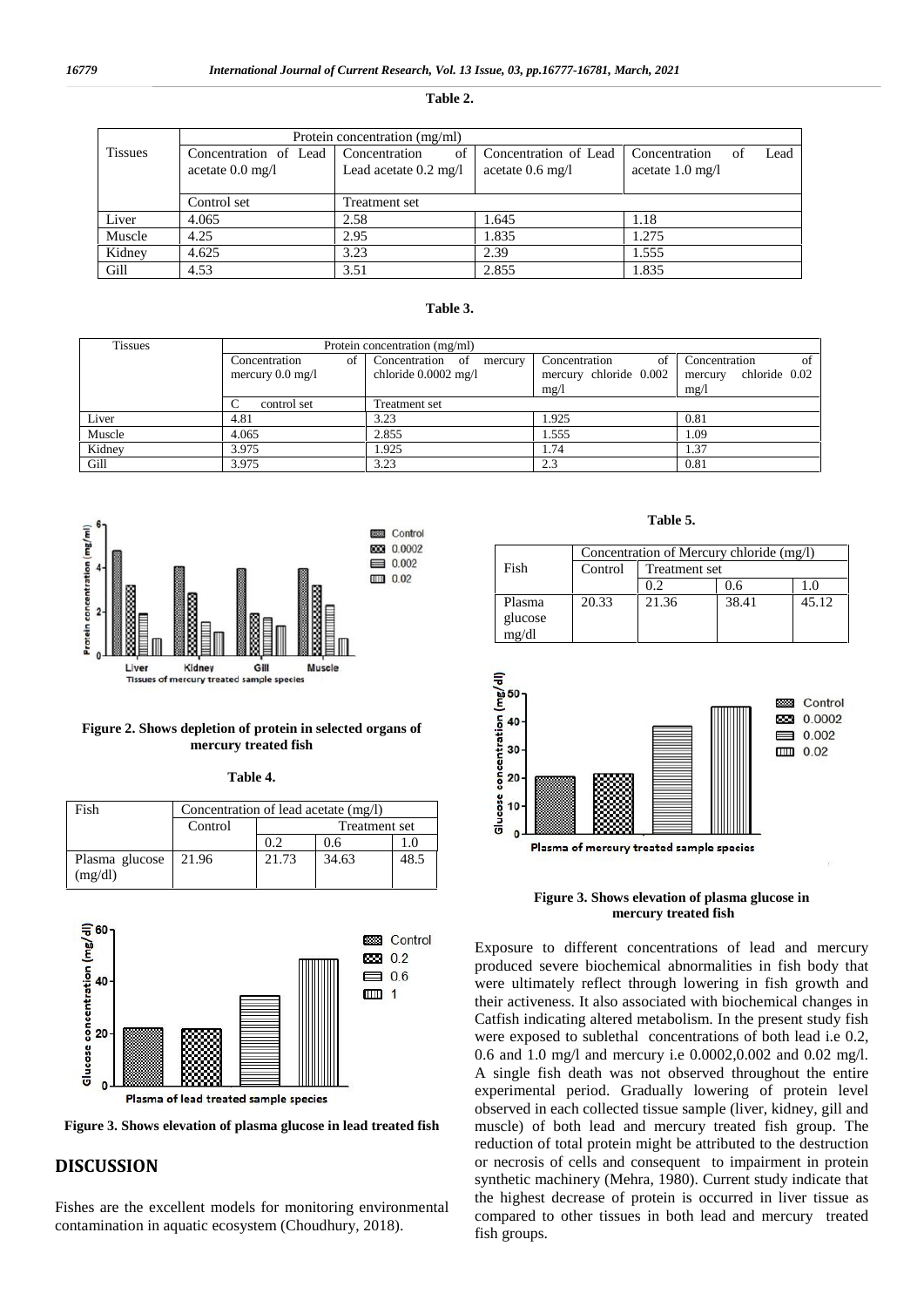Whereas the lowest protein depletion is observed in muscle tissues of lead treated fish group while in mercury treated fish group having lowest protein depletion within gill tissue. Among the biochemical profiles, plasma glucose has been 1988. extensively used as a sensitive indicator of environmental stress in fish (Nemcsok, 1982). Elevation of plasma glucose level in blood is observed in our present study for both lead and mercury treated fish group. The significant enhancement in plasma glucose level during the treatment may due to gluconeogenesis to provide energy for the increased metabolic demands imposed by the heavy metals (lead and mercury). In addition, the hypothalamo-pituitary interrenal axis is stimulated by stressors and elevated blood levels of cortisol which in turn leads to lipolysis, glycogenolysis and gluconeogenesis to provide energy under the stress conditions (Hontela, 1993).

## **CONCLUSION**

It also noted that sub-lethal toxicity studies of lead acetate and mercury chloride on the Indian fresh water Catfish revealed significant changes in the biochemical constituents like total protein and glucose. Furthermore the food conversion efficiency of studied Catfish was also reduced after the exposure to lead and mercury. The experimental results suggest that the fish treated with lead have faced a serious metabolic crisis. It might be found to be nearly equivalent to the fishes treated with a very low concentration of mercury which clearly indicates that the discharge of effluents containing lead and mercury in to the water bodies may be a serious threat to aquatic flora and fauna as well as humans.

### **REFERENCES**

- Lu, Y., Song, S., Wang, R., Liu, Z., Meng, J., Sweetman, A. J., & Wang, T. 2015. Impacts of soil and water pollution on food safety and health risks in China. *Environment international*, 77, 5-15.
- Nordberg GF, Fowler BA, Nordberg M, Friberg L. 2007. Handbook onthe Toxicology of Metals. 3rd Edn. Academic press, Amesterdam. ISBN-10: 0123694132, pp. 10-24.
- H.G. Petering and L.B. Tepper, 1976. Pharmacology and toxicology of heavy metals. Mercury, Pharmacol. Ther., Al 131.
- Lowry, 0. H., Rosebrough, N. J., Fan, A. L., & Randall, R. J. Protein measurement with Folin phenol reagent*.* Journal of Biological Chemistry*,* 193, 256-275. 1951.
- Folin, 0. and Wu, H. 1919. A system of blood analysis*. J. Biol. Chem.,* 38: 81.
- Mehra, M., & Kanwar, K. C. 1980. Biochemical changes resulting from the intraperitoneal administration of mercuric chloride and methylmercuric chloride to mice. *Toxicology letters*, 6(4-5), 319-326.
- Nemcsok, J., L. Comparative studies on the sensitivity of different fish species to metal pollution, *Acta Biol. Hung*. 33, 23-27. 1982.
- Das, S. K. 2002. Seed production of Magur (*Clarias batrachus*) using a rural model porTable hatchery in Assam, India-A farmer proven technology. Aquaculture Asia, 7(2), 19-21.
- Abbas, H. H., Ali, F. K. 2007. Study the effect of hexavalent chromium on some biochemical, cytotoxicological and

histopathological aspects of the *Orechromis spp.* Fish. Pak. J*.* Biol. Sci ;109(22) :3973-3982.

- Abou-Donia, M. B., Lapadula, D. M., & Carrington, C. D. Biochemical methods for assessment of neurotoxicity. In Perspectives in Basic and Applied Toxicology (pp. 1-30). Butterworth-Heinemann.
- Alkahemal-Balawi , H. F., Ahmad, Z., Al-Akel, A. S., Al- Misned, F., Suliman, E. A. M. & Al-Ghanim, K. A. 2011. Toxicity bioassay of lead acetate and effects of its sublethal exposure on growth, haematological parameters and reproduction in *Clarias gariepinus*. *African journal of biotechnology,* 10(53), 11039-11047.
- Carbonell, G., Ramos, C., & Tarazona, J. V. 1998. Metals in shrimp culture areas from the Gulf of Fonseca, Central America. I. *Sediments. Bulletin of environmental contamination and toxicology*, 60(2), 252-259. 1998.
- Hellou, J. 2011. Behavioural ecotoxicology, an "early warning" signal to assess environmental quality. *Environmental Science and Pollution Research,* 18(1), 1-11.
- Kumar, S., & Gautam, R. K.. Study of biochemical toxicity of nuvan in *Channa punctatus* (Bloch.). 2014.
- Little, E. E., & Finger, S. E. 1990. Swimming behavior as an indicator of sublethal toxicity in fish. Environmental Toxicology and Chemistry: *An International Journal*, 9(1), 13-19.
- Elarabany, N., & Bahnasawy, M. 2019. Comparative and interactive biochemical effects of sub-lethal concentrations of cadmium and lead on some tissues of the African Catfish (*Clarias gariepinus)*. *Toxicological research*, 35(3), 249- 255.
- Makwana, S. 2020. Acute Toxicity and Haematological Studies of Textile Based Industrial Effluent of Pali City on a Freshwater Fish *Clarias batrachus* (L.). Nature *Environment & Pollution Technology*, 19.
- Kumar, R., & Banerjee, T. K. 2016. Arsenic induced hematological and biochemical responses in nutritionally important catfish *Clarias batrachus* (L.). Toxicology reports, 3, 148-152.
- Pichhode, M. O. H. N. I. S. H., & Gaherwal, S. 2020. Effect of heavy metal toxicity, arsenic trioxide on the biochemical parameter of fresh water fish, *Clarias batrachus*. *Poll. Res*, *39*, 123-125.
- Pandit, D. N., & Kumari, V. 2018. Lead Induced Alterations in Serum Biochemical Features of an Indian Air-Breathing Catfish, *Clarias batrachus* (Linnaeus). *Int. J. Chem. Sci*, *16*(4), 294.
- Tamele, I. J., & Loureiro, P. V. 2020. Lead, mercury and cadmium in fish and shellfish from the Indian Ocean and Red Sea (African Countries): Public health challenges. *Journal of Marine Science and Engineering,* 8(5), 344.
- Pandey, G., & Madhuri, S. 2014. Heavy metals causing toxicity in animals and fishes*. Research Journal of Animal, Veterinary and Fishery Sciences*, 2(2), 17-23.
- Mishra, S., Bharagava, R. N., More, N., Yadav, A., Zainith, S., Mani, S., & Chowdhary, P. 2019. Heavy metal contamination: an alarming threat to environment and human health. *In Environmental biotechnology: For sustainable future* (pp. 103-125). Springer, Singapore.
- Izah, S. C., Chakrabarty, N., & Srivastav, A. L. 2016. A review on heavy metal concentration in poTable water sources in Nigeria: Human health effects and mitigating measures. *Exposure and Health*, 8(2), 285-304.